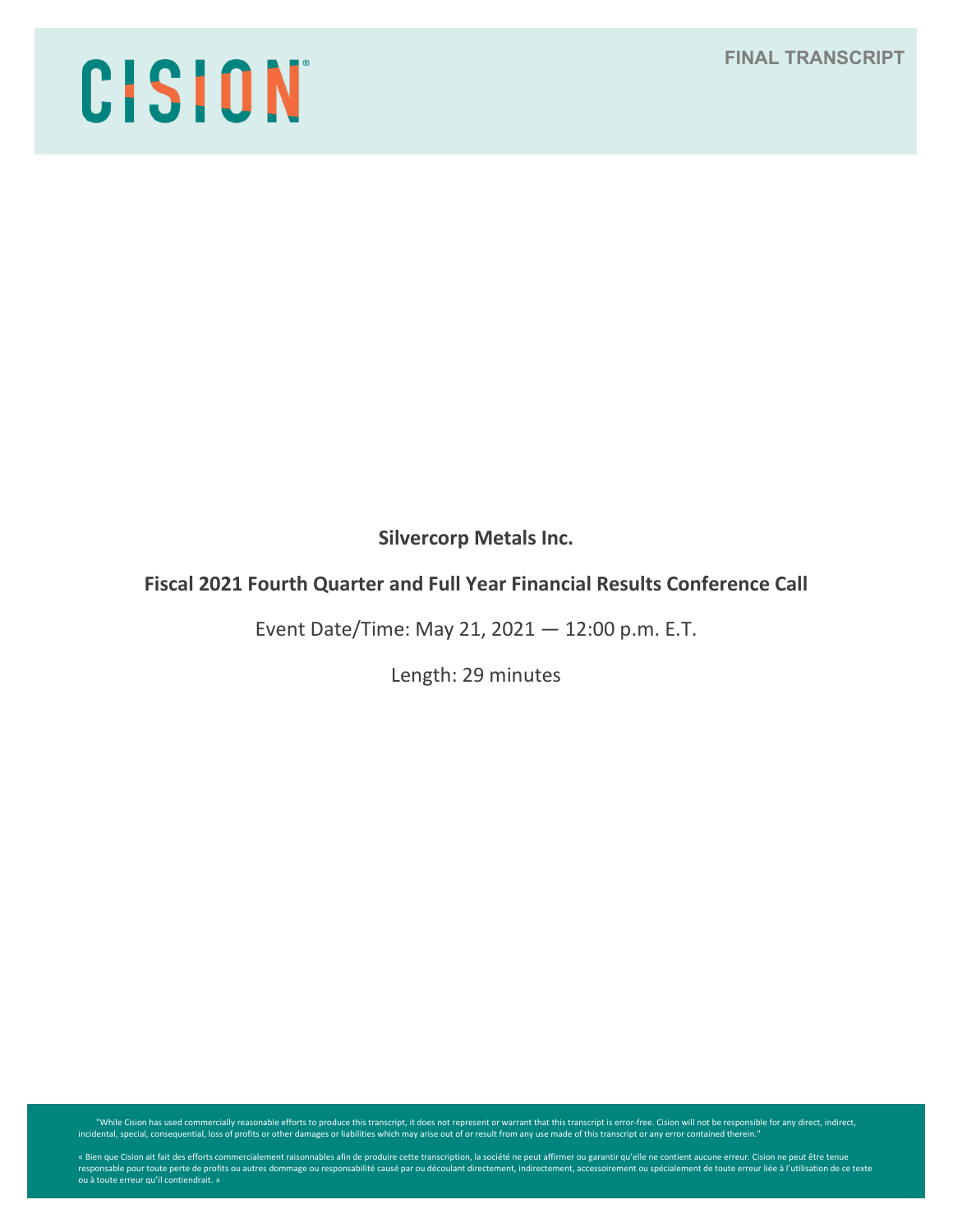# **CORPORATE PARTICIPANTS**

**Lon Shaver** *Silvercorp Metals Inc. — Vice President*

# **CONFERENCE CALL PARTICIPANTS**

**Dalton Baretto** *Canaccord Genuity — Analyst*

**Ryan Thompson** *BMO Capital Markets — Analyst*

**Justin Stevens** *PI Financial — Analyst*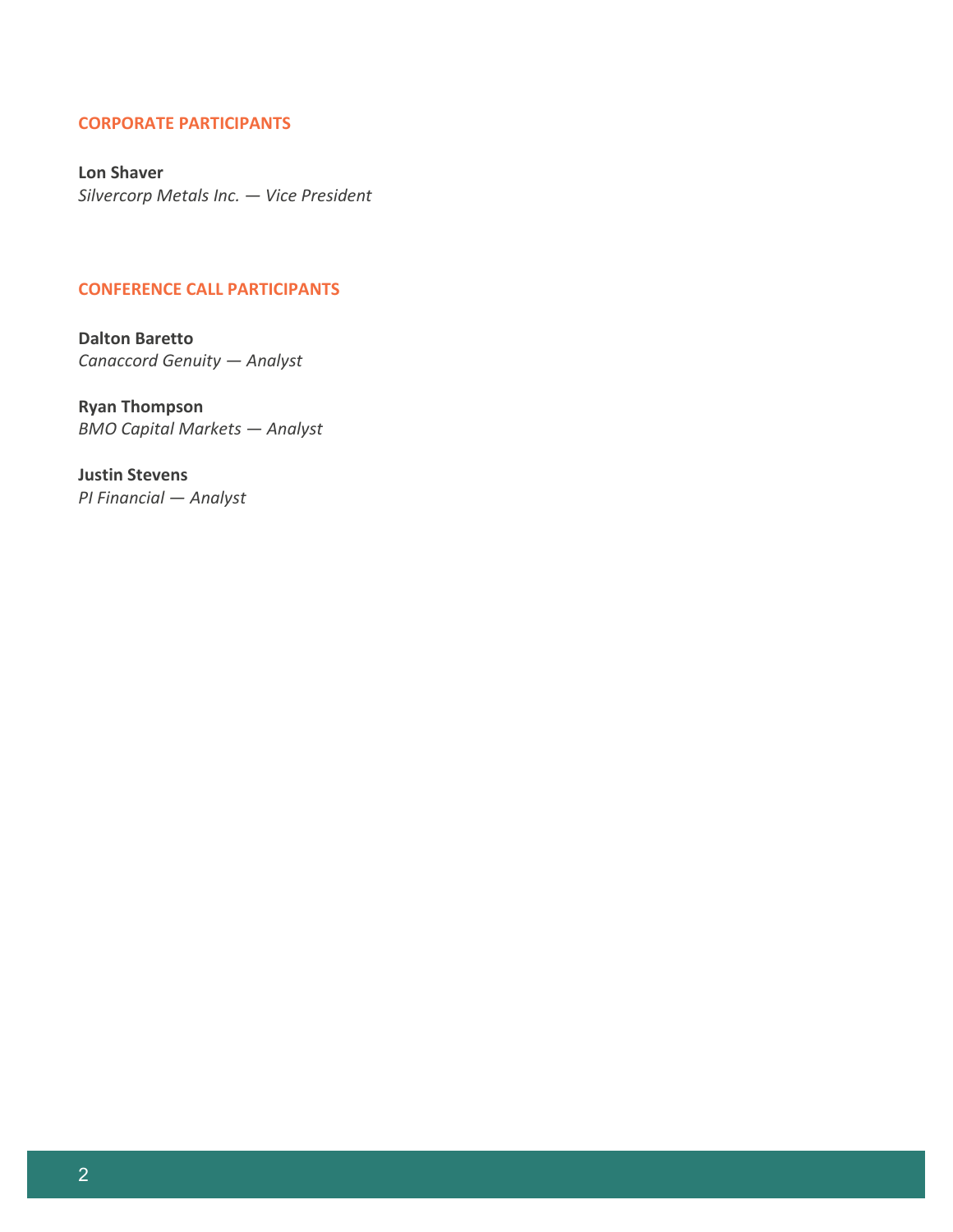### **PRESENTATION**

### **Operator**

Thank you for standing by and good morning. My name is Sylvie, and I will be your conference Operator today. At this time, I would like to welcome everyone to the Silvercorp Metals Inc. Fiscal 2021 Fourth Quarter and Full Year Financial Results Conference Call. Note that all participants' lines have been placed on mute to prevent any background noise.

After the speakers' remarks, there will be a question-and-answer session. If you would like to ask a question during this time, simply press \*, then number 1 on your telephone keypad. And if you would like to withdraw your question, please press \*, followed by 2. Thank you.

I now would like to turn the conference to Lon Shaver, Vice President, for opening remarks. Please go ahead, sir.

**Lon Shaver** — Vice President, Silvercorp Metals Inc.

Thank you, Sylvie. Good morning and welcome, everyone. On behalf of Silvercorp Metals, I'd like to thank you for joining our call today.

Before we get started, I'm required to remind you that certain statements on today's call will contain forward-looking information within the meaning of securities laws. Please review the cautionary statements included in our news release and presentation, as well as the risk factors described in our most recent MD&A and financial statements.

Also important to note, unless stated otherwise, all references to dollars in this call are US dollars.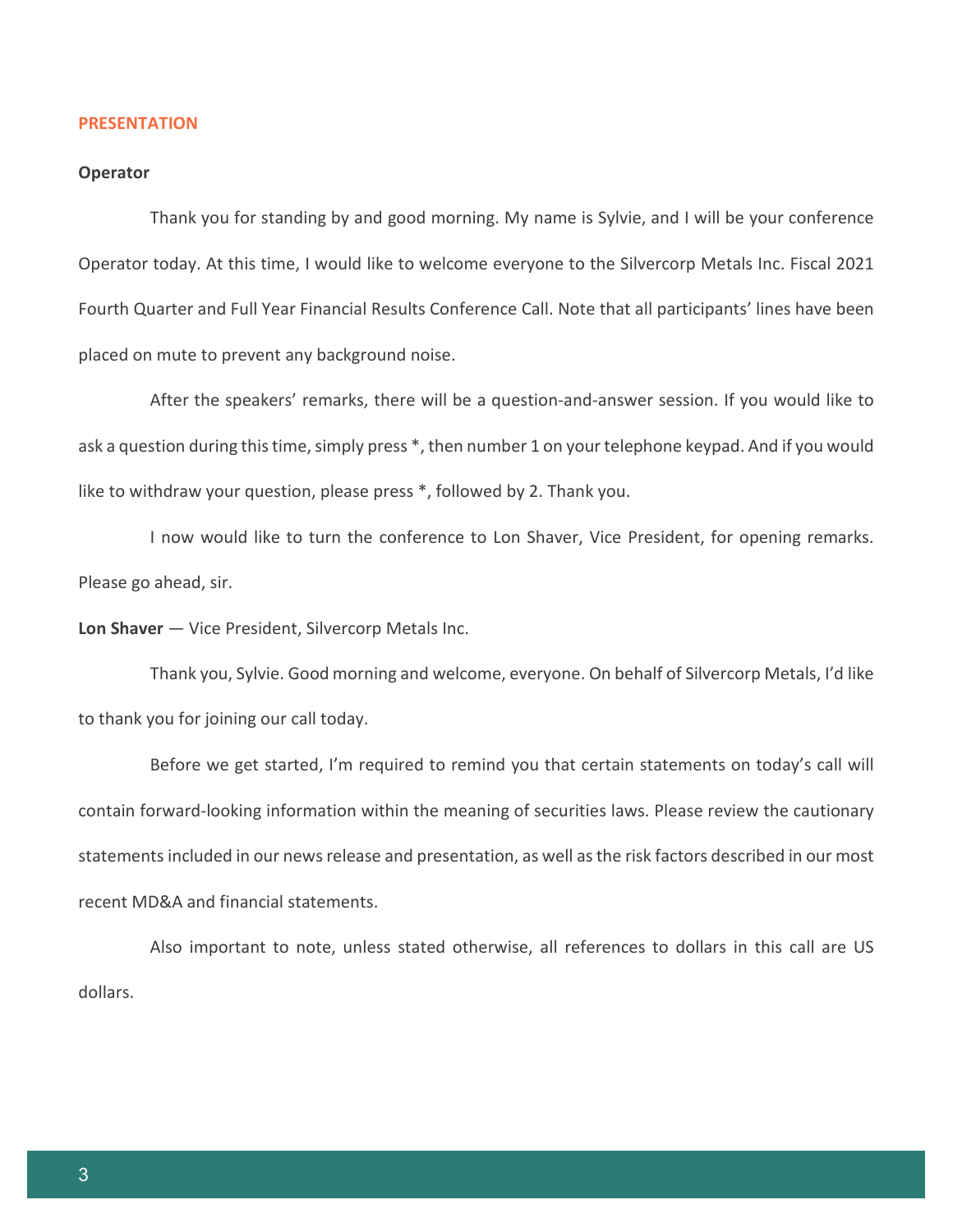So we're pleased to finish fiscal 2021 with a solid financial quarter. As we previously announced in Q4, we mined 163,000 tonnes of ore and milled just over 180,000 tonnes. Those numbers are up 53 percent and 76 percent respectively compared to the prior-year quarter.

Our Q4 sales were up versus last year. Sales of silver were just over 1 million ounces, up 32 percent. Gold, 700 ounces, up 40 percent. Lead, just under 11 million pounds, was up about 13 percent. And zinc, just under 4.6 million pounds. That was up 50 percent.

It's important to recall that Q4 is always impacted by the two-week Chinese New Year holiday mine suspension. This makes comparability to the results of the other quarters in the year and the year itself somewhat difficult.

Also, this Q4 was better than last year when we had an extended shutdown. But this year we did still experience a slightly slower production resumption this year due to some of the COVID-19 prevention restrictions that did affect some of the travel affecting workers getting back to site.

But for the quarter, our revenue was \$35.7 million. That was up just under 90 percent compared to the prior-year quarter. And our net earnings to shareholders were \$7 million or \$0.04 per share.

Our Q4 earnings were impacted by some accounting charges, mainly an \$800,000 foreign exchange loss and a \$1.1 million loss on equity investments.

Our cash flow from operations before changes in non-cash working capital for the quarter was \$11.9 million.

For the year, we've announced that we mined 964,925 tonnes of ore, milled 967,581 tonnes. Those numbers up 9 percent and 8 percent respectively.

And in terms of sales, we sold 6.3 million ounces of silver, 4,700 ounces of gold, 67 million pounds of lead, and just under 28 million pounds of zinc.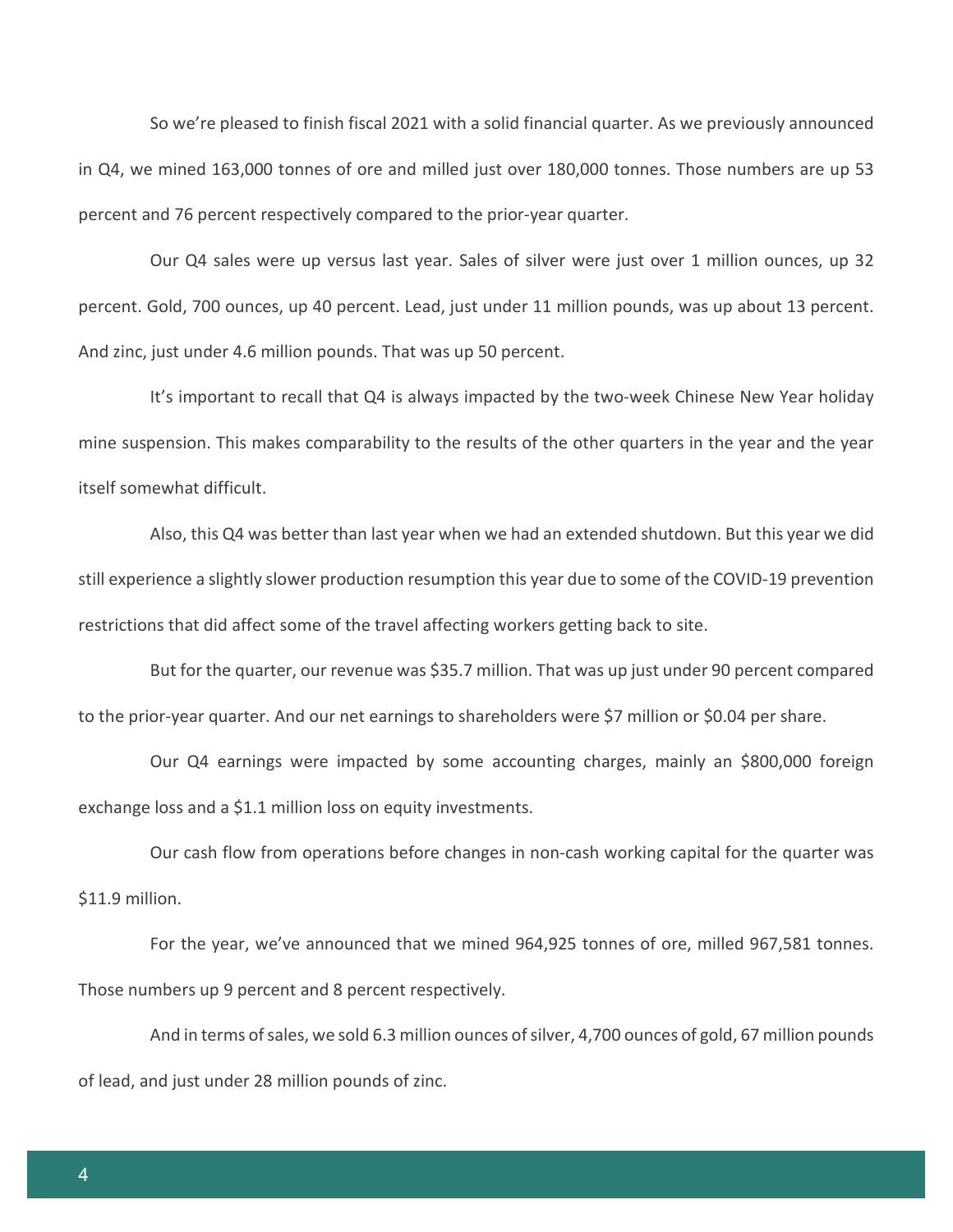Now those production numbers, silver up 1 percent, gold up 42 percent, but that's a bit of an anomaly because we had a clear-out of some concentrates at a mine that's on care and maintenance. Lead was up 3 percent and zinc was up 10 percent compared to the prior year. Silver and lead production met guidance and zinc production beat guidance.

Our revenue for the year was \$192.1 million. That was up 21 percent compared to \$158.8 million in the prior year. I'd like to note that silver was 58 percent of revenues for the year on a net basis compared to 53 percent in fiscal 2020.

And looking a bit quickly at pricing. Realized pricing for us for silver was up 30 percent for the year, but 64 percent for Q4. Lead was in fact down 6 percent for the year but up 21 percent in Q4. And zinc was up 26 percent for the year and up 92 percent for the quarter.

It's also, though, important to recall that COVID in early 2020 did skew the quarterly numbers for most metals.

For this current year, net income to equity shareholders was \$46.4 million, and that's up 35 percent compared to the prior year. And this worked out to \$0.27 per share.

I should note that in Q4 of this year, Henan Found, our subsidiary, was recognized as a high and new technology enterprise. So this is a classification at the national level, and we're proud of it because it's based on the efforts that we have made in mining research and innovation. And what it resulted is in an effective income tax rate reduction to 15 percent from the statutory 25 percent.

This applied to taxes paid for calendar 2020 and led to a \$4.3 million tax recovery reflected in the Q4 financials. And this tax rate incentive will last until December of 2022, at which point we can see if the program's still active and reapply. As a result of this, we have a \$4 million tax refund due at year-end.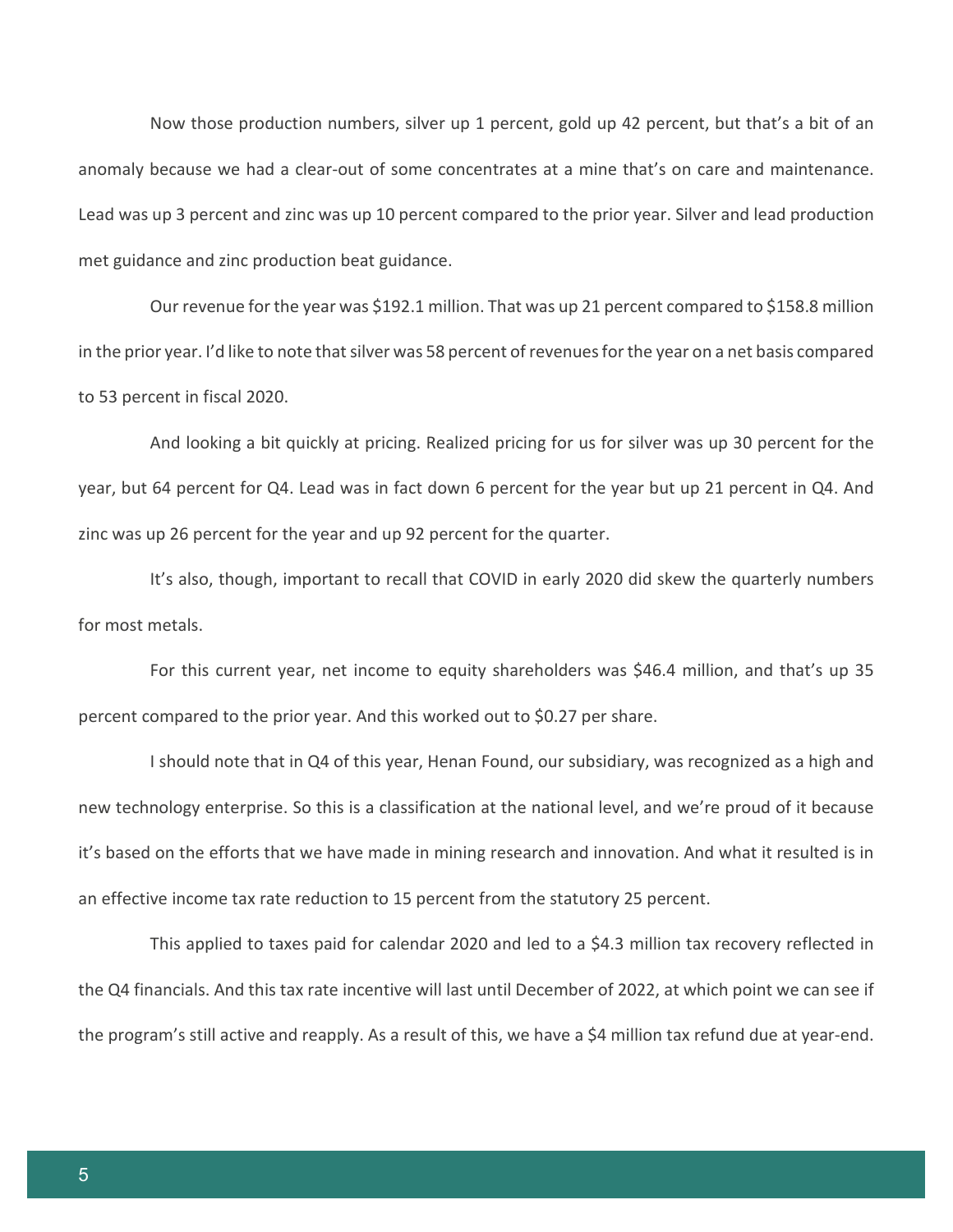The foreign exchange loss in fiscal 2021 was \$7.7 million and that was compared to a gain of \$4.1 in fiscal 2020. And the foreign exchange gain loss was really mainly driven by the exchange rate differences between the US dollar and the Canadian dollar.

Our cash flow from operations, this is after non-cash working capital in fiscal 2021, was \$85.9 million, up 11 percent compared to \$77.2 million in the prior year.

And for the fiscal year, our cash cost per ounce for silver net of by-product credits was negative \$1.80 in fiscal 2021. And our all-in sustaining cost per ounce of silver net of by-product credits was \$7.49 per ounce.

Ying, which is our biggest contributor to our results, showed an 8 percent increase in the cash production cost per tonne for the year, but the all-in sustaining cost per tonne was flat.

Part of the reason for that is, capital expenditures, which totalled \$45.6 million, which was \$3.2 million above our guidance as a result of a \$4 million expenditure to build an aggregate plant to treat 1 million tonnes a year of our waste rock was not in the previous guidance. But otherwise, capital expenditures at the Ying Mining District and the GC mine were below the annual guidance.

And in fiscal 2021, Silvercorp was undertaking extensive drilling programs at the Ying Mining District with two main objectives. One was to look at areas with existing development and access and reexamine them to potentially to find additional resource for the reserves, and this led to a reduction of about 17,000 metres or \$5 million worth of exploration and development tunnelling in fiscal 2021.

And this drilling program is also looking at areas which may have been overlooked for potential gold mineralization, and these are being tested for different alteration styles from the typical silver-lead zones that we're mining. We currently have 70 drill rigs at Ying drilling across the different mines for both surface and underground.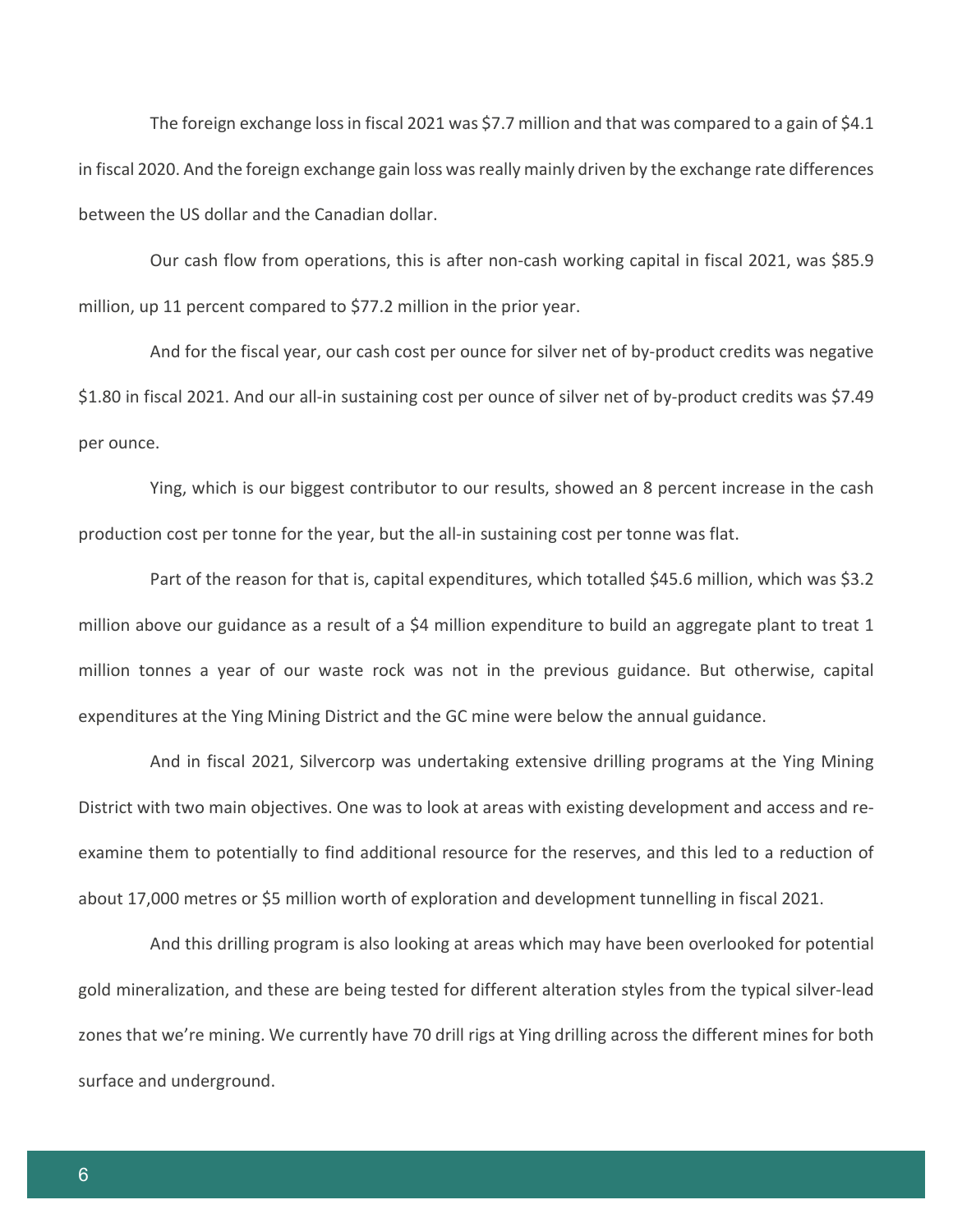For the year, we paid \$4.4 million of dividends to our shareholders. And in terms of corporate development during the year, we acquired a 27 percent interest in Whitehorse Gold. This is valued at \$19 million as at March 31st. And this is a result of receiving shares in a spinout by New Pacific and subscribing for additional shares for a total of \$1.3 million under a private placement.

During the year, we also won an online auction to acquire the exploration rights to the Zhonghe Silver Project from the Henan provincial government in China, and with the mineral rights transfer contract pending a national security clearance by the related authorities.

We acquired a 43.8 percent interest in the La Yesca Silver Project in Mexico for approximately \$9.1 million, and we participated pro rata in an offering by New Pacific to the tune of \$5.8 million.

We ended the year with a strong balance sheet with \$199.1 million in cash and cash equivalents, and this is up \$56.6 million from the end of last year. And our working capital was up \$53.7 million.

Now it's important to note that this cash and investment number does not include the equity investments in our other companies, which have a total market value of \$212 million as at March 31st.

In terms of outlook, a little quick review on that. Looking forward for fiscal 2022, we're expecting production of between 960,000 tonnes to just over 1 million tonnes of ore, between 6.4 million ounces and 6.7 million ounces of silver. That's up approximately 3 percent compared to the guidance for fiscal 2021. Between 65.7 million pounds and 68.9 million pounds of lead, which is essentially flat to the fiscal 2021 guidance. And between 26.9 million pounds to 28.5 million pounds of zinc, and that'll be up between 7 percent to 10 percent compared to the guidance.

For fiscal 2022, the total capital expenditures budget at Ying Mining District and the GC mine are estimated at around \$38.2 million. And we also plan to complete an expanse of about 33,600 metres of mining preparation tunnelling and 206,900 metres of underground diamond drilling.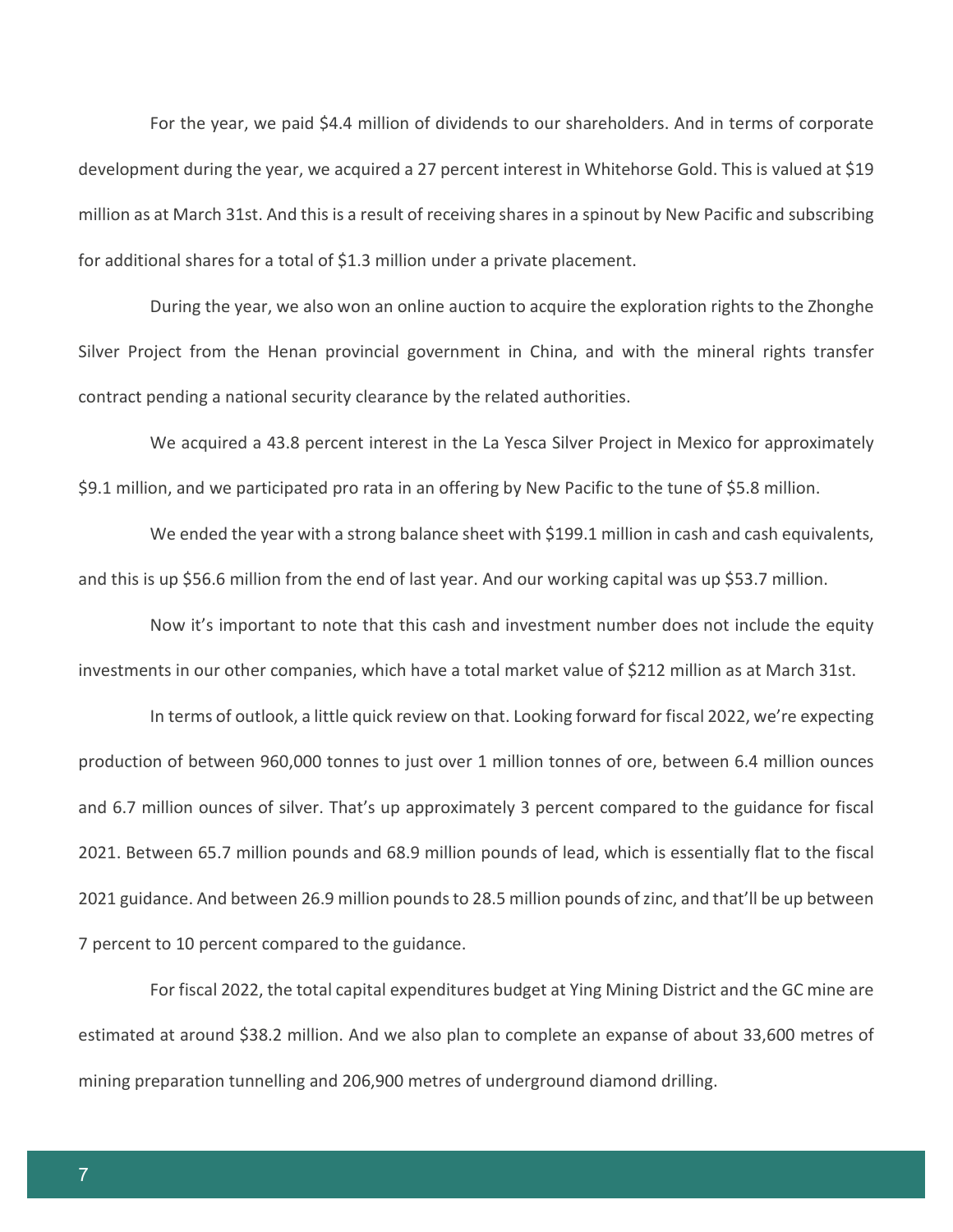Further details on these numbers are available in our MD&A.

In terms of other development plans for fiscal 2022, we plan to commence a Phase 1 10,000 metre drilling program at the La Yesca Silver Project. Estimated cost around \$3 million. We have applied for the necessary drilling permits from the respective Mexican government agencies, are optimistic to receive them soon and commence drilling here within the next month.

We also plan to initiate an extensive drilling campaign at the Zhonghe project. We'll formalize the plan and update the cost estimates with respect to Zhonghe once the mineral rights transfer contract has been executed.

Looking longer term, we're also in the process of applying for permits to build a third tailings facility near the existing facilities at the Ying Mining District.

The Company's also considering plans to expand the current milling capacity or to build a new mill for future production expansion at the Ying Mining District, and to potentially accommodate some of the additional material we anticipate both from within the Ying mines currently, as well as to process ore from the Zhonghe project during its development stage.

We previously announced that our two-year mining contracts with the eight mining contractors at the Ying Mining District expired at the end of March. We successfully negotiated renewed contracts with all of the mining contractors at Ying except for the one at the LME mine, which is actually our smallest mine at Ying. The renewed contracts have terms of two years to three years and represent an overall 14.5 percent increase compared to previous agreements. And there haven't really been contract renewals for at least two years.

Based on the new contracts and assuming the amount of work that was done in fiscal 2021, the total annual increase would have been estimated around \$5 million, but we expect to offset this with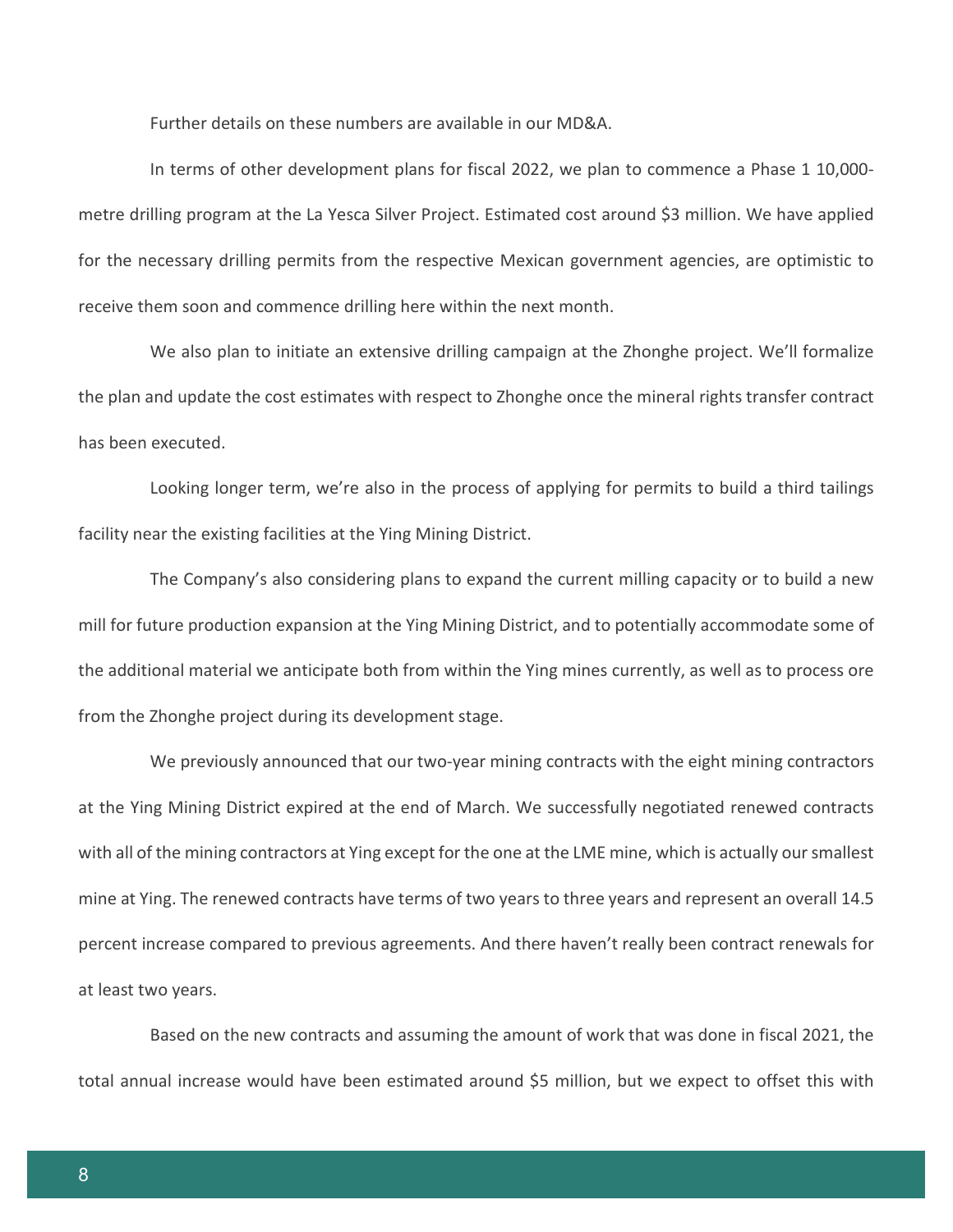reduced tunnelling meterage as drilling activities in the previous mining areas are increasing instead of that tunnelling. And that's, as I mentioned previously, in terms of our program.

And with that, I think it would be appropriate to open the call for questions.

# **Q&A**

### **Operator**

Thank you, sir. Ladies and gentlemen. As stated, if you would like to ask a question please press \*, followed by 1 on your touch-tone phone. Once you do, you will hear a three-tone prompt acknowledging your request. And if you would like to withdraw your question, you will need to press \*, followed by 2. And if you're using a speakerphone, you will need to please lift the handset before pressing any keys. Please go ahead and press \*, 1 now if you have any questions.

And your first question will be from Dalton Baretto at Canaccord. Please go ahead. Please unmute, Mr. Baretto.

# **Dalton Baretto** — Canaccord Genuity

Hi. Sorry. Can you hear me now?

# **Lon Shaver**

Yeah. Okay. Hi, Dalton.

### **Dalton Baretto**

Hey, Lon, how you doing? Thanks for hosting this call. Really appreciate it. A couple of questions from me. One just kind of housekeeping and then two bigger ones. First. Just on the quarter, when I look at the cost per tonne, at Ying mostly but to a lesser extent GC, they looked pretty high. I mean, based on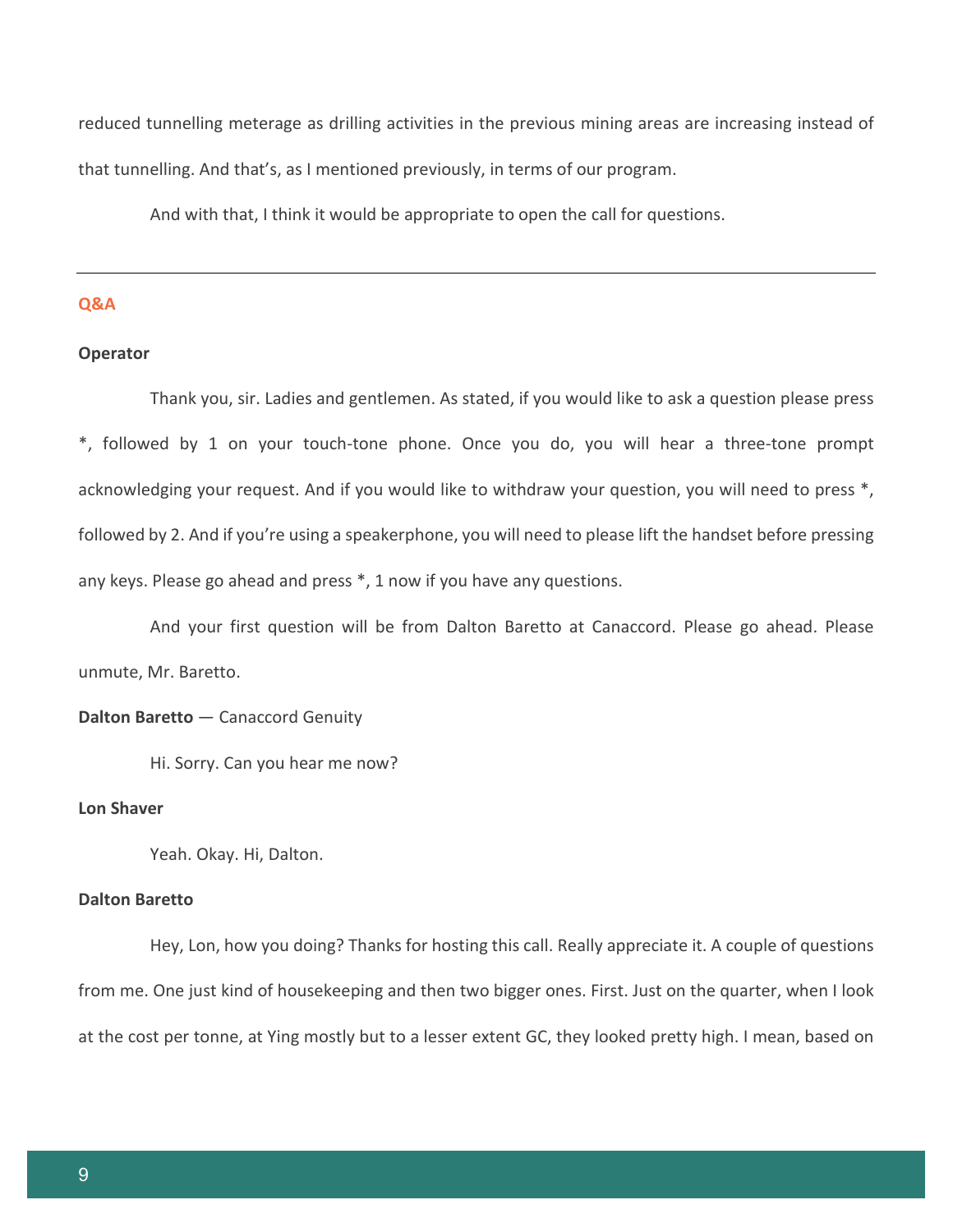the data I have, they're the highest cost at least going back to 2010. Is this kind of a function of this global inflation that we're hearing about? Or is this kind of a one-off thing?

# **Lon Shaver**

Well, I think there is some inflation coming in, including in the labour, as you can see with these renewals. Some of it's also, though, related to that shift in strategy with moving some of the development work that used to be categorized in capital into operating cost.

### **Dalton Baretto**

Got it. Okay. And then I just want to touch on what you were just talking about in terms of the mill expansion and maybe a new mill at Ying. How far along is the thinking on that? And do you plan to put out a new technical report on it? And if so, when?

### **Lon Shaver**

Yeah. I mean, it's still early days. I'd say what is being looked at currently right now and more near term is looking at more nominal adjustments to our Mill #1 to be able to accommodate both potential copper separation as we're seeing some copper in some of the results we're hitting, but also adding a gravity concentrator to deal with some of the gold material.

So I think that's probably more of the nearer term is to see some tweaks there. But over the longer haul, yes, it is thinking about adding potentially another million-tonne-per-year type mill to the Ying District for both Ying proper mines that we have right now, the ones we're looking to develop on the footprint, both with the existing silver, lead, zinc that we're mining and to accommodate potentially some gold zones. But also looking broadly at the district, and that's clearly to deal with Zhonghe, but then there are other targets within the Ying Mining District that we think could be available.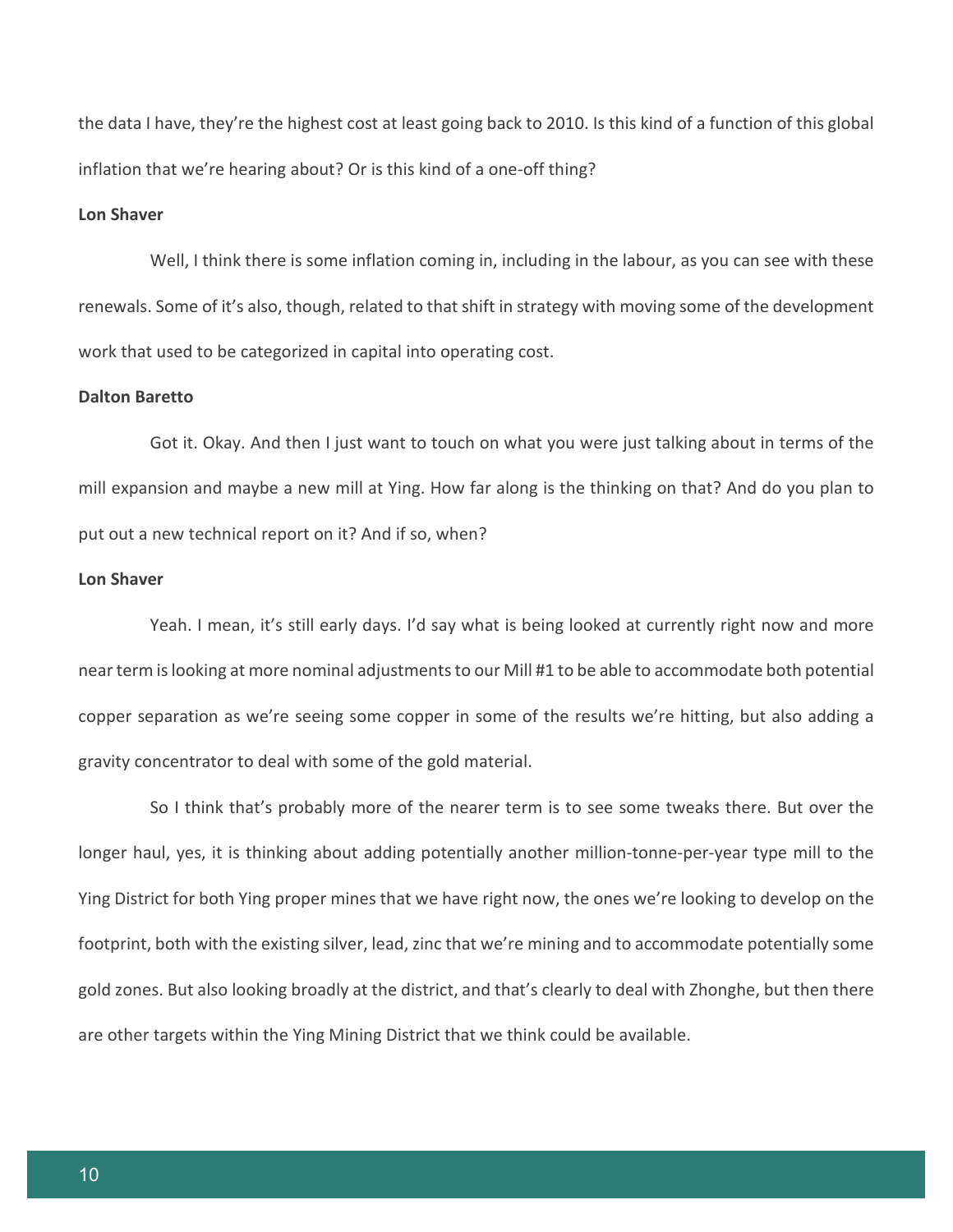But really, it's very early days to be putting numbers out. We've got to do a lot of our internal studies and, yes, we'd be wrapping those around a proper technical report that we would bring forward.

# **Dalton Baretto**

Got it. Thanks. And then just one final one on the kind of big picture, and this is a two-part question on the incubator model. First of all, are you guys happy with the portfolio right now? Are you still looking to add projects to it? And then secondly, just on New Pacific, just looking at the progress those guys have made and they're about to publish a PEA, is there a natural point where they don't fit your incubator model anymore?

### **Lon Shaver**

I'll answer the second one first, in part because I didn't catch part of the first question so I'll ask you to repeat it afterwards. But yeah, I think with New Pacific, we're happy to monitor the progress. And the work that they're doing and the developments that are coming for New Pacific are what we and everybody else are going to need to evaluate our strategy with respect to that investment.

And so, depending on how things progress both in terms of the technical results, the ability of the company to finance itself, its suitability as a target for us or for somebody else. I mean, that could lead to us monetizing that investment, distributing that value to shareholders in some way, or potentially, if the value is right and it could be justified to Silvercorp shareholders acquiring it.

I mean, but right now, it's still open and we're not at a point where we're needing to make those decisions yet.

### **Dalton Baretto**

Okay. And sorry, the first part of my question where I cut out was, are you happy with the number of portfolio projects you have in your companies? Or are you looking to add more?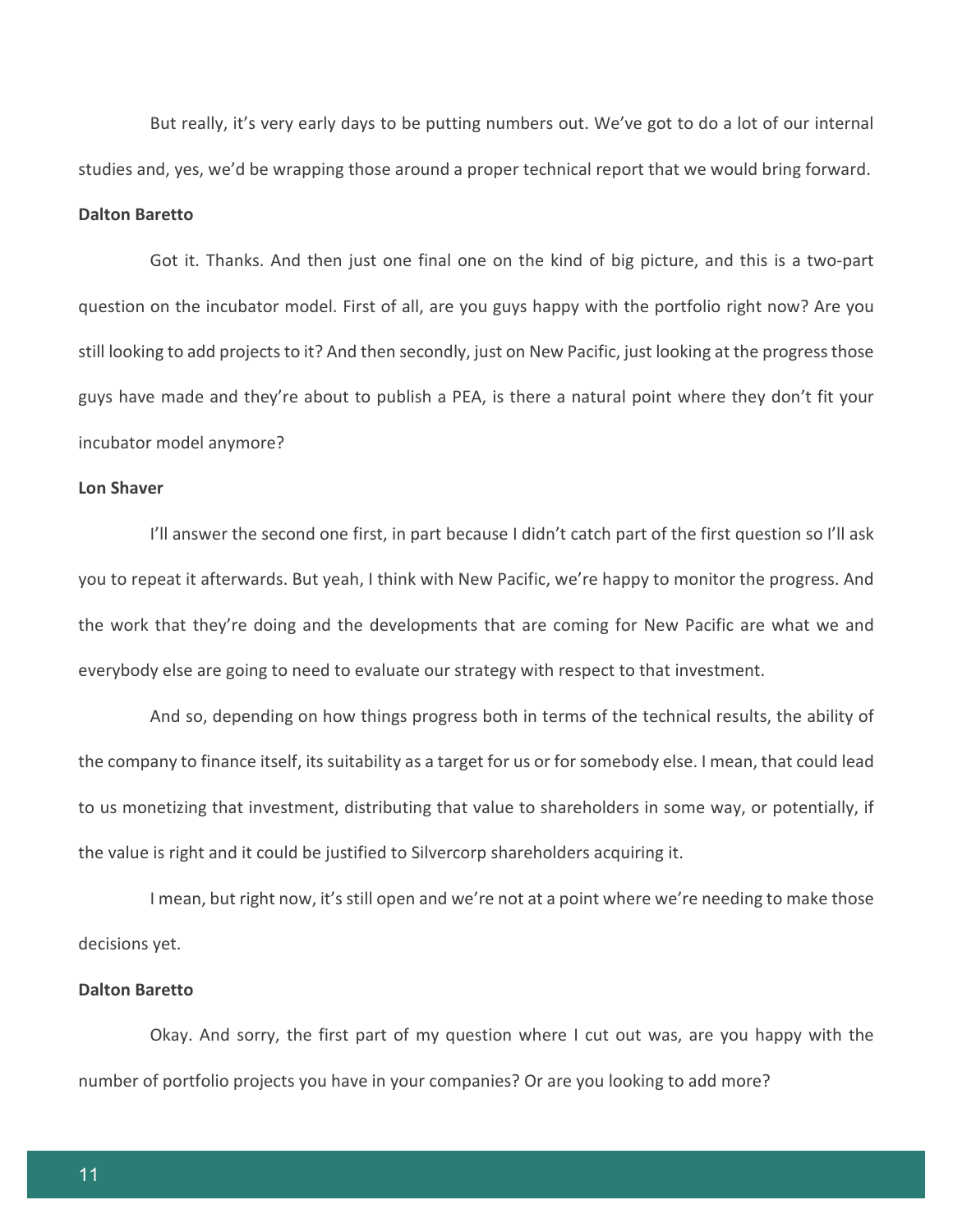# **Lon Shaver**

Well, I wouldn't say it's a matter of being happy with them. I think we're out there looking to grow, looking to find attractive projects. And when projects come in the funnel and we look at them, they could end up as full-on acquisition targets. But if the model that's more suitable based on the project and the strategy and potentially a platform or infrastructure that might be there with existing management, that might lead to a strategic investment.

And if we see a project that is attractive, but really it should be sort of a special purpose company, then we would incubate an opportunity and create a company around that to incentivize management to share some of the risks in maybe an earlier-stage project and go about it that way.

So I think it's really just a matter of being disciplined, looking at a lot of things, and seeing which opportunities truly meet our criteria.

# **Dalton Baretto**

Makes sense. Thanks, Lon. That's all from me.

# **Lon Shaver**

Thanks, Dalton.

### **Operator**

Thank you. Next question will be from Ryan Thompson at BMO. Please go ahead.

# **Ryan Thompson** — BMO Capital Markets

Yeah. Hey, Lon. Thanks for the updates. I was actually going to ask questions along the similar lines as Dalton, but maybe I'll just ask a couple of follow-ups. Maybe just on La Yesca and Zhonghe. Can you give us any sort of timelines as to when you think you will be able to get the drilling permits for Yescas (sic) and the transfer of the title for Zhonghe?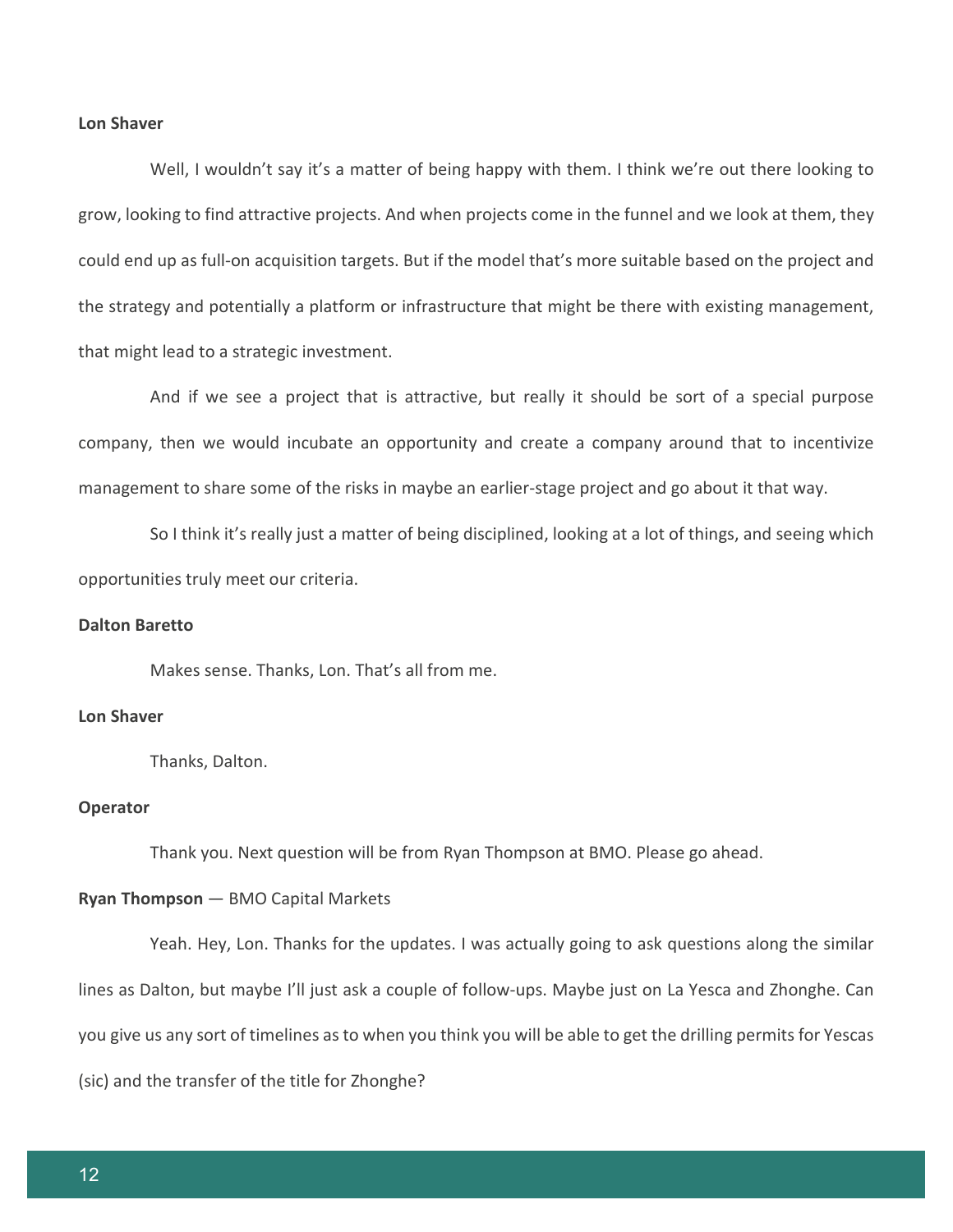And then maybe just a second question on the contract renewal that you announced. Can you just give us a little bit more colour as to where things are at for LME, I think, was the only one that you mentioned hasn't had the contract renewed. So if you can just give us some additional colour on that, that would be helpful too. Thanks.

# **Lon Shaver**

Yeah. Sure. So in terms of Zhonghe, yeah, that's obviously taken a bit longer than anticipated, sort of caught up in a bit of a bureaucratic process, but we think we see that progressing. It's actually been fine in terms of the time it's taken because it's allowed us to really go forward and build up some of the staffing and the management at Ying for both our existing and for this project.

I mentioned we have 70 drill rigs at Ying. When that Zhonghe gets executed, we'll come back with more details in terms of budgets and costs. But the anticipation is that we would move maybe 10 of those rigs from Ying over to start tackling that Zhonghe project. So we expect we should have some news here in the next month or so.

Similarly, on La Yesca. All the paperwork was put in place. We're anticipating getting those permits here by the end of May and we're targeting to begin new drilling mid-June, with the drilling program to take us through to about September to get just over 10,000 metres.

With respect to the contract, yeah. I mean, in terms of LME, it's important to note that so that's the smallest mine. It roughly, it's 8 percent of production. So what has happened there is, we couldn't come to agreement with that contractor. A decision was made, well, then, if we can't agree then I guess you need to go. They've been ramping down as of the end of April. So there's been lower activity in the process of moving out, but what's great is that the contractors and the subcontractor team leaders want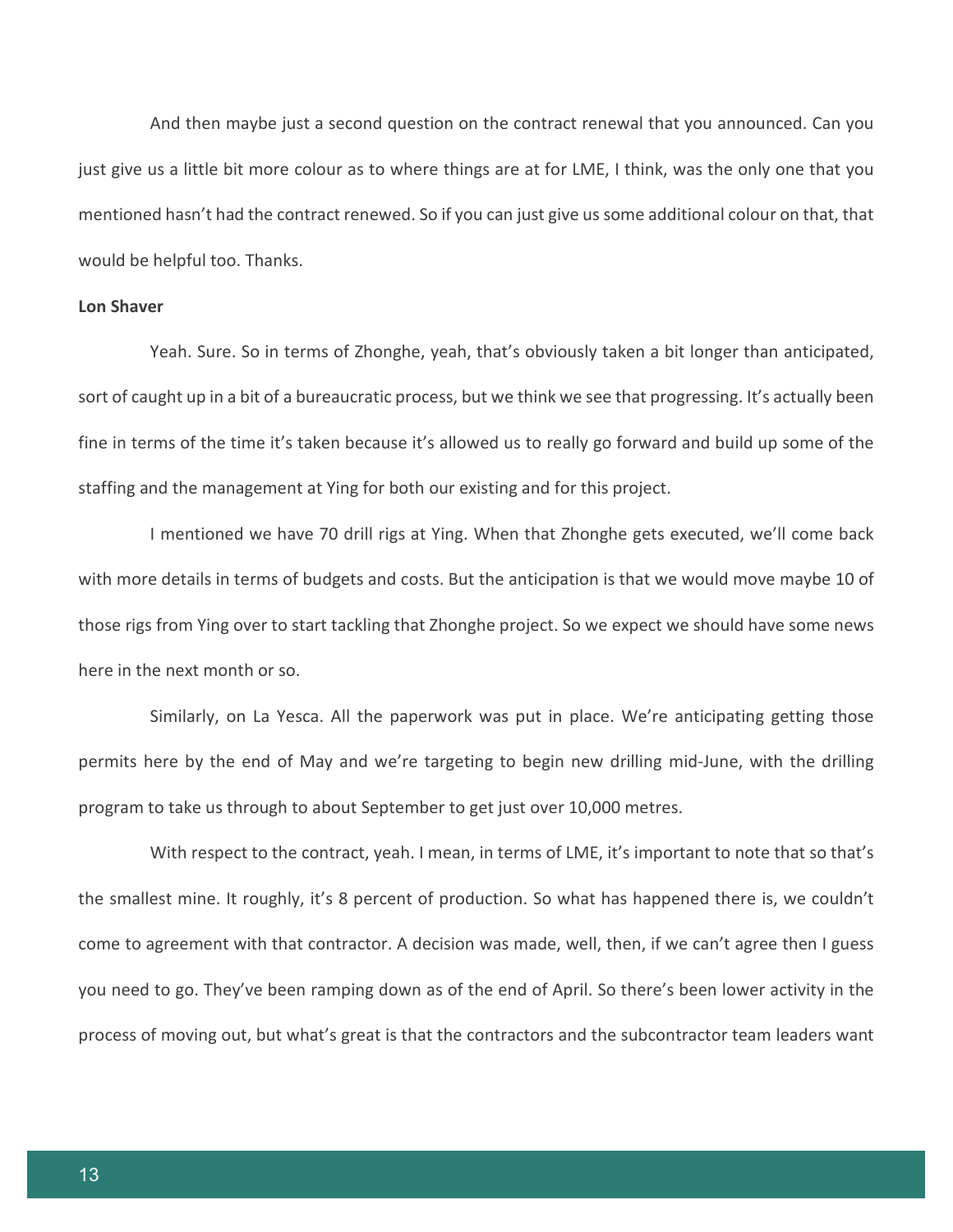to stay. And so, we've basically hired back most previous workers to work as internal contractors and hoping to get restarted here in the next week or so.

# **Ryan Thompson**

Okay. Thanks for that. So I guess the bottom line here is that there's no changes to production or cost guidance and you're feeling pretty comfortable with where those are sitting for the year.

# **Lon Shaver**

Yeah. Yeah. At this point, like I said, there might be a small disruption with LME, but it's the smallest mine and we're confident we can make that up over the course of the year. And the shift in activities and the way we're doing things is something that has us comfortable with our guidance at this point.

I should also note, I mean, the question in terms of looking going forward and part of the reason that the Company has gotten a high technology classification, which led to the reduction in our tax rate, we're constantly looking at ways to optimize our production, improve productivity.

And so we're looking at different tools, techniques, different technology we can apply even in narrow-vein underground mining to make things run more efficiently. And so that's going to be a big thing going forward to help, not just dealing with the fact of increased rates, but just also the challenges of getting human resources for doing mining, or as other people are seeing in the construction industry, it's harder and harder to find people for those sectors.

### **Ryan Thompson**

Got it. Perfect. That's all I had. Thanks a lot for the update, Lon.

# **Lon Shaver**

Thanks, Ryan.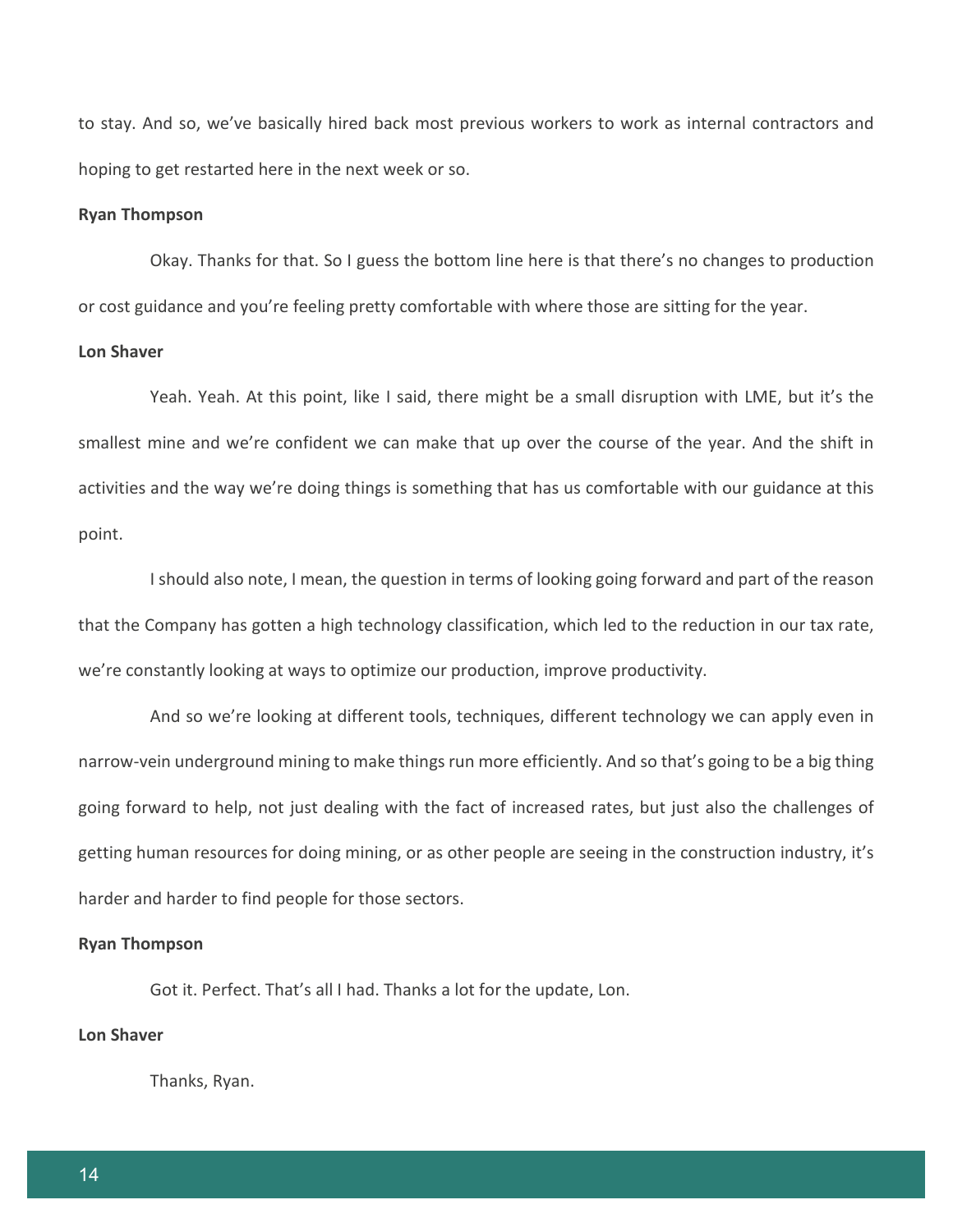### **Operator**

Thank you. Once again as a reminder, ladies and gentlemen, if you do have a question, please press \*, followed by 1 on your touch-tone phone.

And your next question will be from Justin Stevens at PI Financial. Please go ahead.

# **Justin Stevens** — PI Financial

Hey, guys. Yeah, most of what I was going to ask has been covered, but I've got a few left on my list here. I was just wondering, in terms of the Zhonghe, is there going to be drill permits required once the transfer is done? And so what's the expected timeline on that?

# **Lon Shaver**

No. I think once the transfer's done, really it's more just in our court to how quickly we can ramp up, and the objective is to get going there as soon as we can.

# **Justin Stevens**

Yeah. I guess the groundwork you're doing now should hopefully make that relatively short in terms of timeline.

# **Lon Shaver**

Yeah. And we've been moving forward sort of hand in glove with local authorities to get sort of other things in terms of access rights and other things ironed out, and all of that is going very smoothly. This is really more just a hang-up at the higher levels in the central government as opposed to the regional. I think everybody's—

### **Justin Stevens**

Got it.

# **Lon Shaver**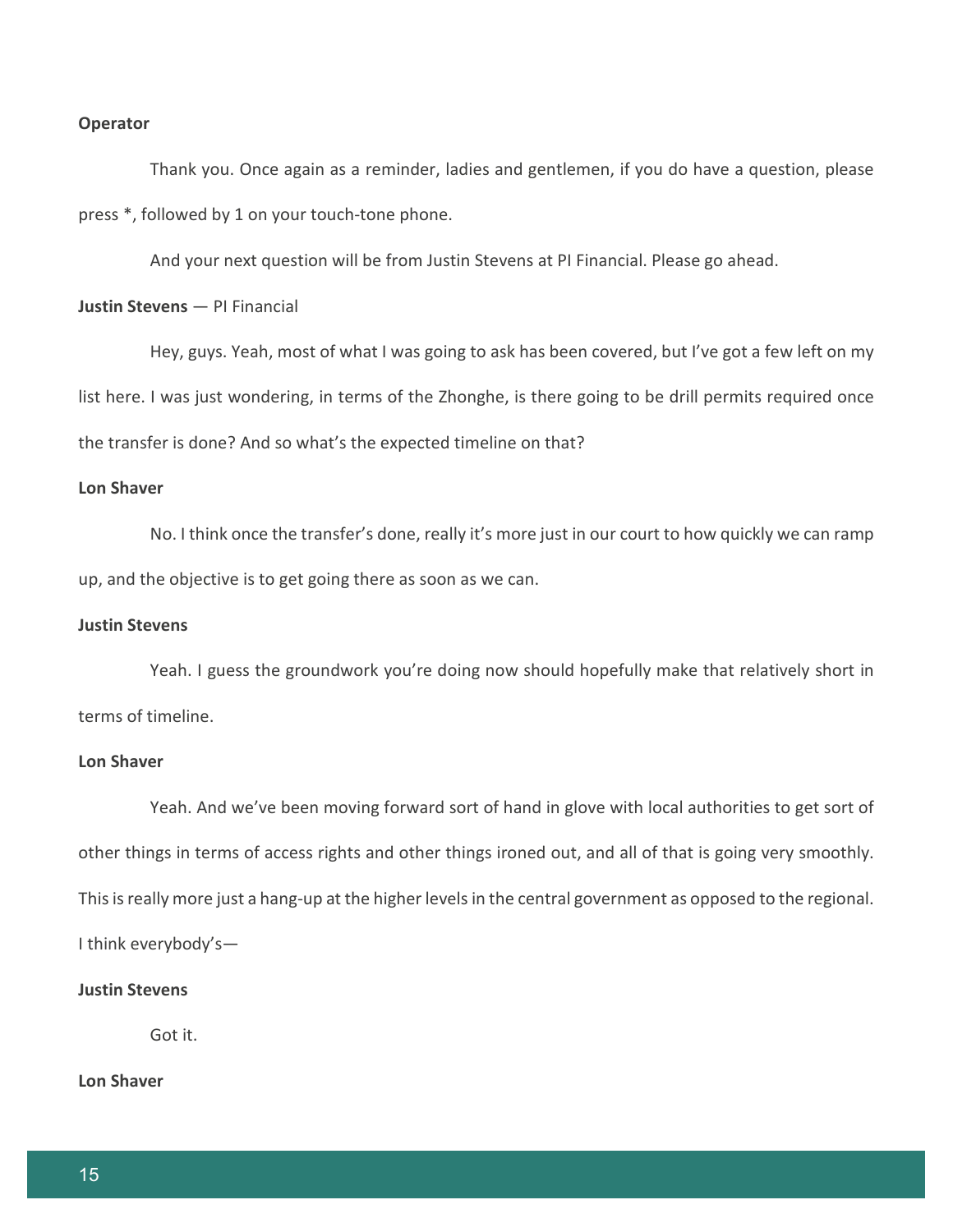—operating on the basis this is going ahead, including the regional authorities. And so it's just a matter of waiting for paperwork and a stamp.

# **Justin Stevens**

Got it. Sounds good. And I guess one of my other questions. The Ying, I know you guys are looking for the third tailings facility. I just wanted to confirm that you'll be looking—I'm assuming that'll be conventional slurry disposal just in the nearby valley like the other ones?

### **Lon Shaver**

Yeah. It's anticipated between sort of 500 metres to a kilometre north of the existing one. And this planning has been in progress here for a while and, again, with all the appropriate regulators, and so there shouldn't be really any surprises. It's just a matter of going through the process, just to get it set up so that we can accommodate what we see as being a longer-term operating horizon here in the Ying District.

# **Justin Stevens**

Yeah. And I'm assuming you're at least keeping an eye on what you might be doing longer term, like you say, with the potential mill expansion or the inclusion of extra material. This should accommodate some of that, right?

### **Lon Shaver**

Yes. Yes. That's right. I mean, some of these other opportunities, even if not initially, would likely have their own milling and disposal facilities down the road. But for Ying and to be able to accommodate some of these opportunities in the earlier ramp-up stages, that's been factored into this planning. **Justin Stevens**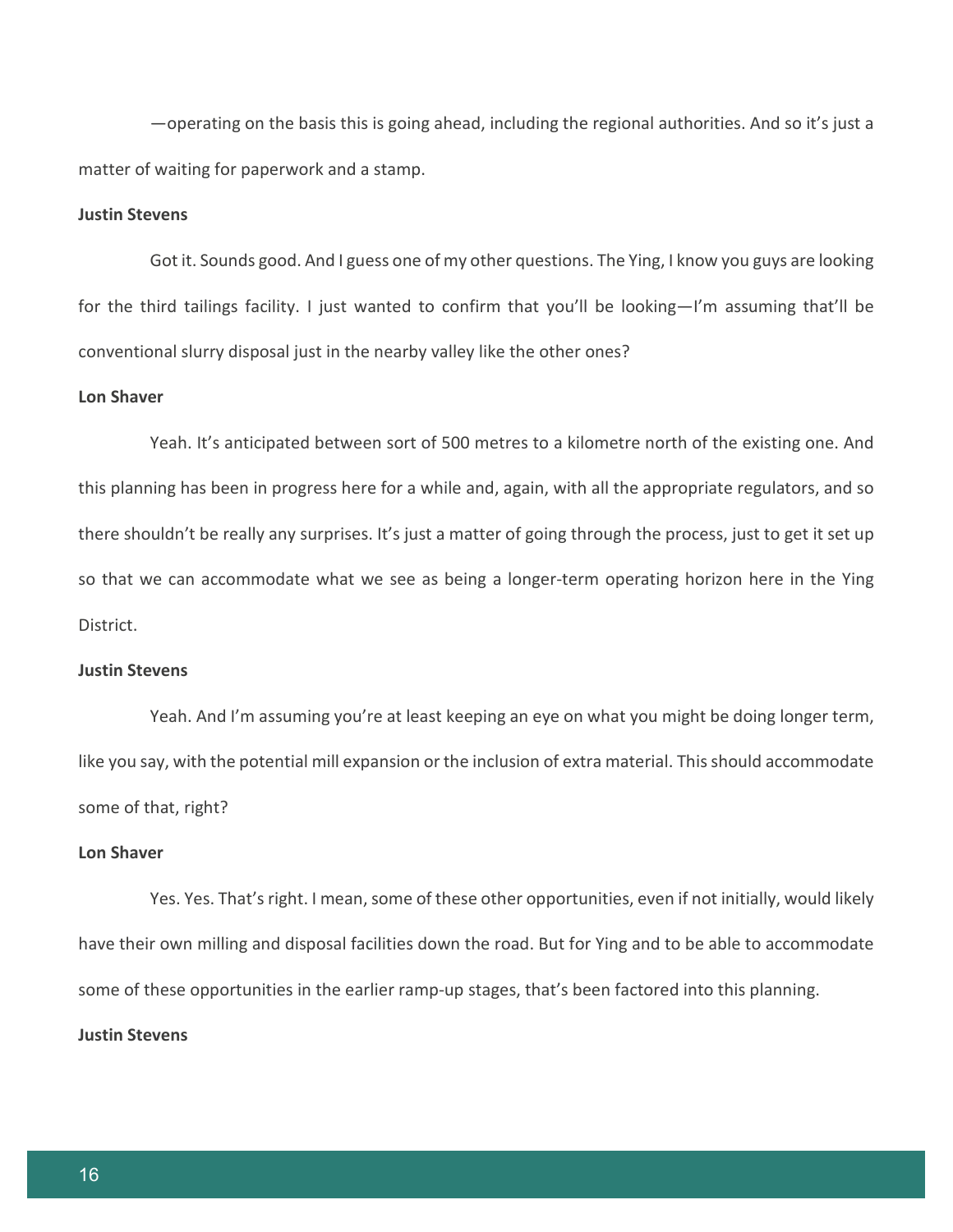Perfect. And lastly, any updates on BYP? I know it was mostly sort of a local government issue there, but just wondering if there was any updates you could share.

# **Lon Shaver**

Not at this point other than that we're feeling more confident that the process has gotten unstuck and that we should see some results here hopefully by the end of the year. So that is—

# **Justin Stevens**

Got it.

# **Lon Shaver**

—that is moving forward with the process, following the appropriate steps, which wasn't necessarily happening before. It was logjammed. Now we are seeing progress there and are optimistic that we'll see something that we can report on by the end of the year on that one.

# **Justin Stevens**

Sounds good. All right. That's it for me. Thanks so much.

### **Lon Shaver**

Thanks, Justin.

# **Operator**

Thank you. This concludes the question-and-answer session. I now would like to turn the conference back over to Lon Shaver, Vice President, for any closing comments.

# **Lon Shaver**

Well, that's great. Thank you, Sylvie. And thanks, everyone, for tuning in today.